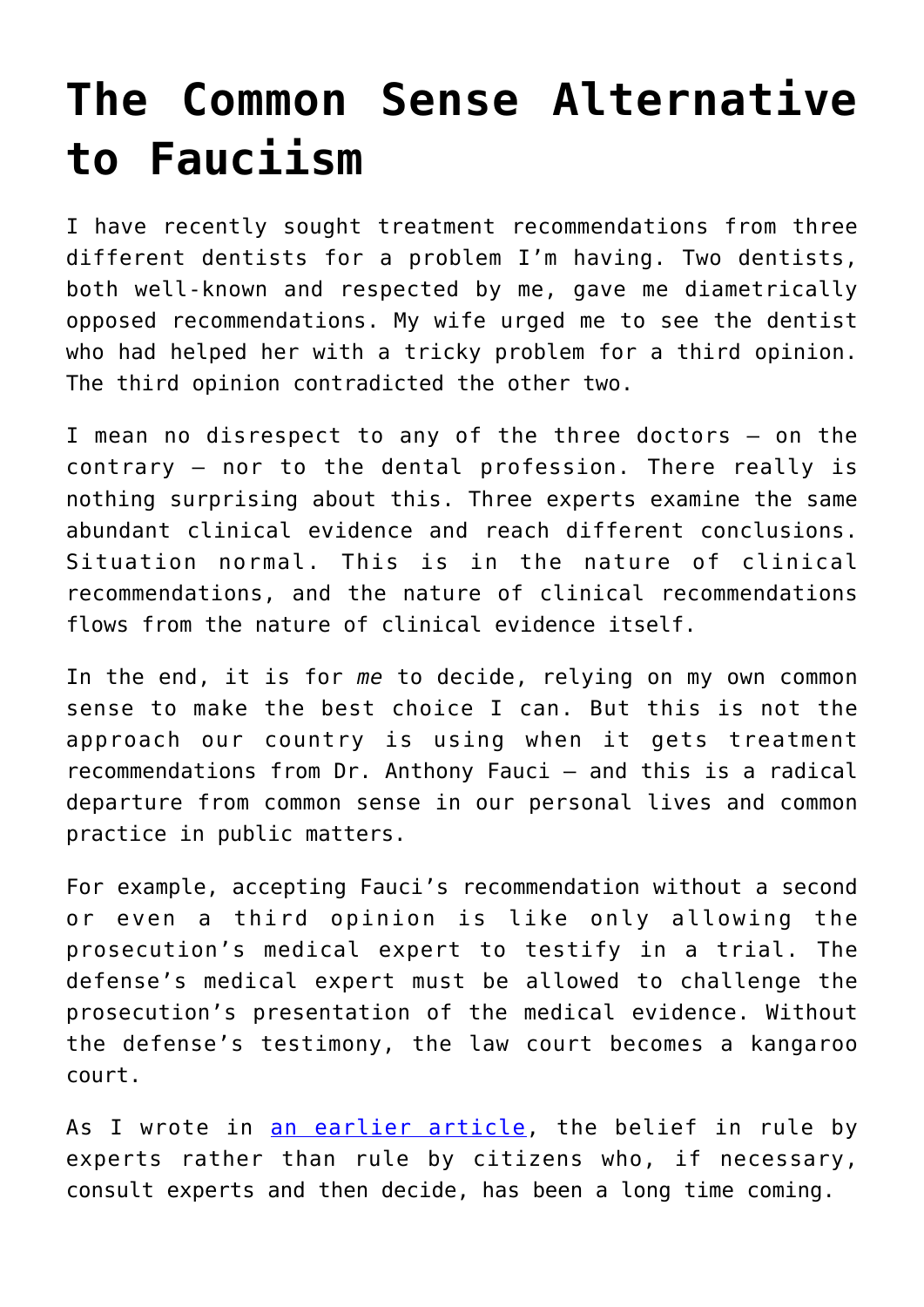I first became aware of the problems associated with rule by experts at the time of the Warren Commission. Lee Harvey Oswald's murder had put him beyond the reach of the law. He could not be tried for murdering President John F. Kennedy, but the American people needed a trial in which there was a vigorous prosecution and a vigorous defense of Oswald.

The findings of the Warren Commission have always been under a cloud, giving rise to conspiracy theories and controversy. This is no doubt a direct consequence of the decision to rely on experts to tell us what happened by handing down from on high a voluminous report written in the special language only government uses. Appointing a so-called blue-ribbon commission to come up with a report was a bad idea then, and is probably always a poor substitute for a prosecution and defense approach to deciding on matters of great national importance.

The prosecution and defense approach works not just for determining the guilt or innocence of the accused but also for informing the American people.

Consider the O.J. Simpson murder trial. Most of us probably believe that Simpson is guilty of killing two people, including his ex-wife, in 1994. We probably believe, too, that he was never going to be found guilty by a Los Angeles jury. But the important point here is that the trial gave us that shared understanding because the prosecution and the defense made their competing presentations to citizens more or less like ourselves, ordinary citizens who were not chosen for their expertise. If there had been a prosecution and defense approach to JFK's murder, there likely would have been a generally shared common sense judgment by the American people about Oswald's guilt or innocence and about the jury's finding, whatever those may have been.

In matters great and small, robust debate helps us understand the evidence and make an informed decision. The more important the decision, the greater the need for debate.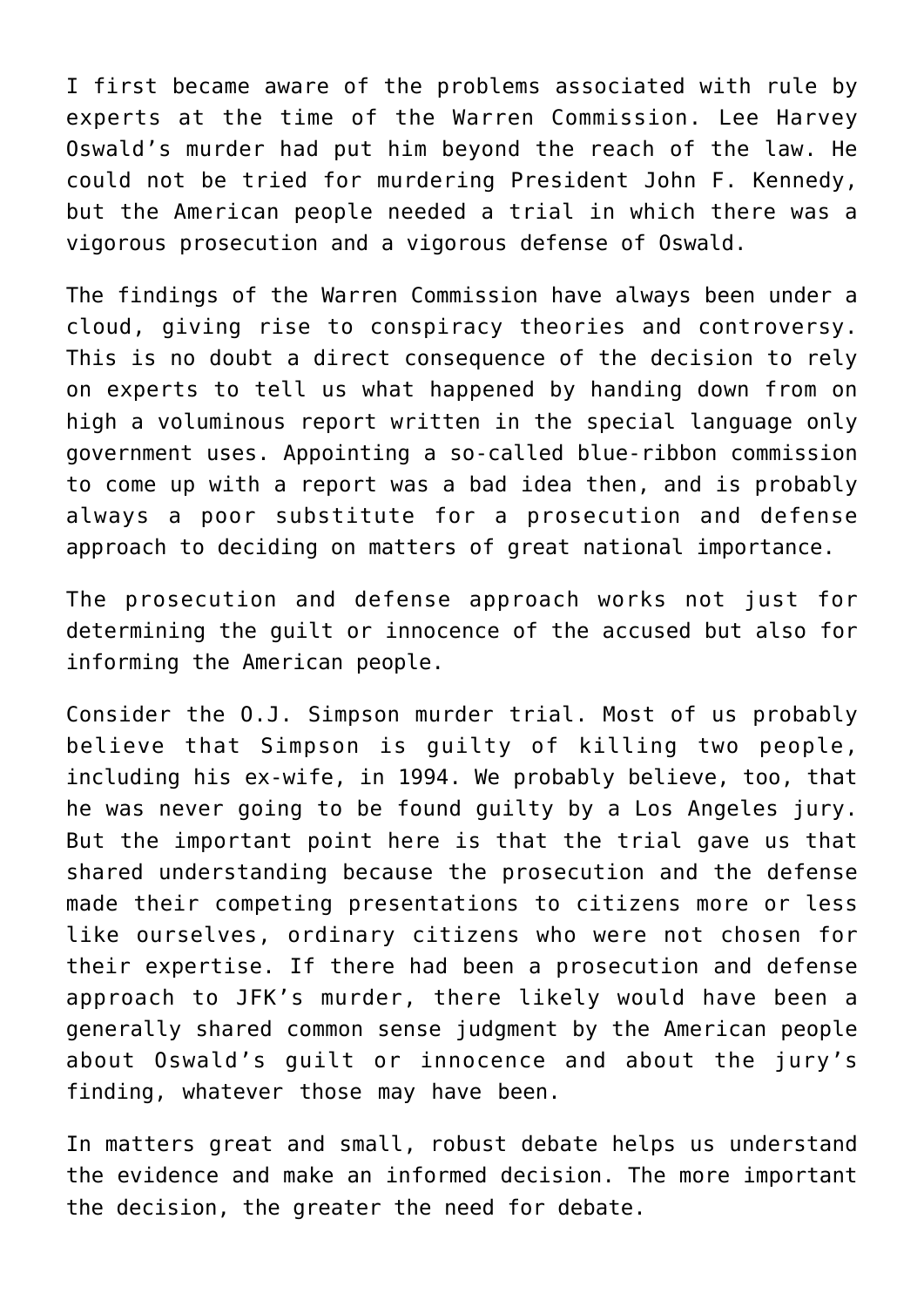At the height of the Cold War, President Gerald Ford commissioned a "Team B" to challenge the assumptions that prevailed in the Pentagon about Soviet military capabilities. This common-sense exercise used outside experts to gauge what it would take to defend the country if the career defense experts had it wrong.

In the same way, we needed the common-sense approach of a robust public debate about how to address the Wuhan virus. The evidence that the strange, radical, and never-before-tried policy of putting everyone under house arrest was a mistake is accumulating rapidly now.

Governments at every level in America have used the Wuhan virus as an excuse, or possibly as an opportunity, to abandon the rule of law, and many observers have registered their surprise that so many Americans have knuckled under to these profoundly un-American governmental edicts.

Equally astonishing is the abandonment of common sense. America was once called "[the common sense nation](https://www.amazon.com/Common-Sense-Nation-Unlocking-Forgotten/dp/1594038252)." If we are to remain a self-ruling people capable of standing up to Fauciism next time, we need to [bring back common sense](https://www.amazon.com/Reclaiming-Common-Sense-Finding-Post-Truth/dp/1641770740).

Because we *the American people* are America. That means each of us must retake our claim to rule our personal lives by common sense and vote accordingly. It also means it is our responsibility to make sure we as a country never again allow Fauciism to overrule common sense and American liberty in the way it did this time around.

*This [article](https://amgreatness.com/2020/05/25/the-common-sense-alternative-to-fauciism/) has been republished with permission from American Greatness.*

[Image Credit: Flickr-The White House, public domain]

—

Image Credit: [Image Credit: Flickr-The White House, public